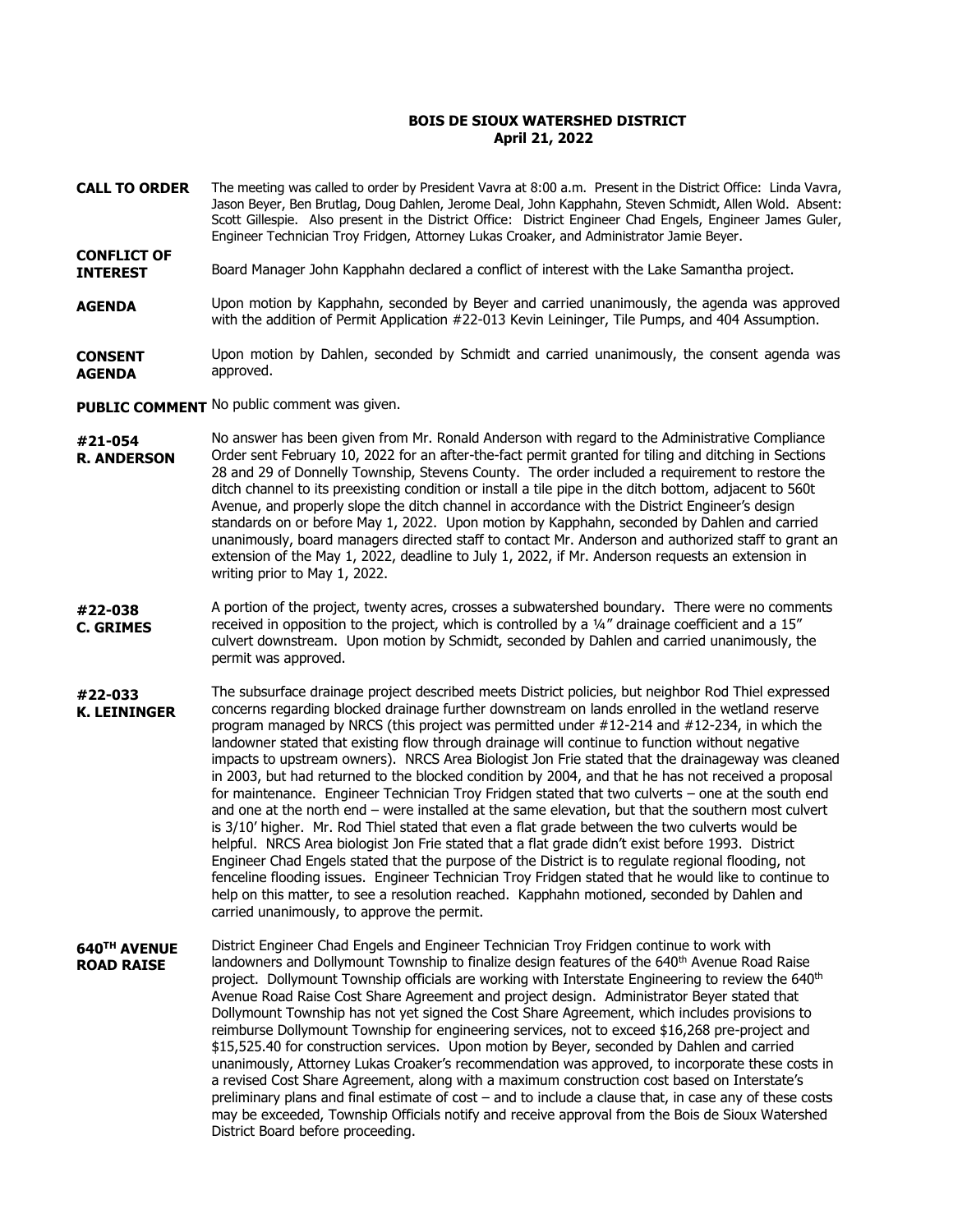## Grant County Highway Engineer Tracey Von Bargen and Field to Flyway Engineer Aaron Weinandt presented several water quality and habitat enhancing projects proposed within the Bois de Sioux Watershed District at: Strehlo Slough, Samantha Lake, Elbow Lake, Trisko Lake, West Wetland, and North Wetland. These projects would be included in a broader Lessard Sams Outdoor Heritage Grant application to be submitted May 2022 for possible funding July 2023. Grant awards would then have to be spent within five years. A water control structure is proposed on GCD #11 for potential drawdown of Strehlo Slough, and pursuit of permanent drawdown of Samantha Lake is included as a possible project. The total grant request would be \$2.6 million, for engineering, design, easements, and construction across 8 – 9 wetlands under Minn. Stat. Section 103G.408. Grant County dedicated \$75,000 in matching funds. Field to Flyway Engineer Aaron Weinandt asked if the District would also consider a match commitment that would begin after July 2023 and could be spread out over 5 years, and could be contingent upon permit approval. District Engineer Chad Engels stated that Samantha and Elbow Lakes are included in our 10-Year Joint Comprehensive Watershed Plan, but Strehlo Slough is not specifically included. Board managers asked what the likelihood of a permitted permanent drawdown might be for Samantha and Elbow Lakes. Field to Flyway Engineer Aaron Weinandt stated that the chances are better since they are landlocked lakes, under Minn. Stat. Section 103G.405. Engineer Technician Troy Fridgen stated that he does receive flooding complaints in the Strehlo Slough region, as part of the Fourmile Creek system, and that flooding in that area should be considered a priority. **WATER QUALITY GRANT MATCH PROPOSAL**

Grant County is hosting a GCD #21 landowner meeting on April 28, 2022, to discuss a possible improvement project. The presence of District managers and engineering staff were also requested. **GCD #21**

Engineer Technician Troy Fridgen presented a spray price quote from L & M Road Services, LLC. A second price quote was solicited but not returned. Upon motion by Beyer, seconded by Dahlen and carried unanimously, the quote was approved. **SPECIES & WEED CONTROL QUOTE**

**INVASIVE** 

- **TRUNK HIGHWAY** MnDOT has asked for recommendations to replace TCD #1 and GCD #8 culverts below Trunk Highway 27, for construction to begin 2029. Engineer James Guler stated that there has already been some sizing completed on GCD #8. Upon motion by Beyer, seconded by Dahlen and carried unanimously, staff are authorized to make recommendations for TCD  $#1$  and GCD  $#8$  (based on a possible improvement of GCD #8) and to investigate whether MnDOT would cost-share the cost of the culverts at an earlier date, if an improvement proceeding were to take place before the MnDOT Trunk Highway 27 project. **27 CULVERTS**
- Engineer James Guler reported that the bond and proof of insurance had been received from Wagner Company and that Attorney Lukas Croaker deemed both to be sufficient. Upon motion by Dahlen, seconded by Kapphahn and carried unanimously, President Vavra is authorized to sign the Construction Contract and Notice to Proceed. **TCD #35**

During review of shop drawings, engineering staff discovered that an increased class size (from Class 1 to Class 4) was not specified for a box culvert and that a change in class and type (from Class 2 arch to Class 3 round) was not specified for two other crossings included in the project bid. All bids received were submitted based on the same information. Upon motion by Beyer, seconded by Dahlen and carried unanimously, Change Order No. 1 in the amount of \$51,286.00 was approved to increase the class size of the box culvert from Class 1 to Class 4 and to change the class and type of two crossings from Class 2 arch to Class 3 round. Board Manager asked if this would impact the timeline for the project. District Engineer Chad Engels confirmed with subcontractor Riley Brothers that the culverts should be delivered before the end of June 2022.

- Board Manager Jason Beyer presented an Improvement Petition for WCD #Sub-1, with 58% landowner signatures. A portion of the bond was also presented, with remaining funds to be provided directly to the District. Attorney Lukas Croaker read the Order Appointing Engineer and the Engineer's Oath. Upon motion by Deal, seconded by Dahlen and carried unanimously, the President is authorized to sign both documents contingent upon full payment of the bond. **WCD #SUB-1**
- Beyer motioned, seconded by Deal and carried unanimously, to approve the application of \$538.50 in expenses towards the JD #6 Bond. **JD #6**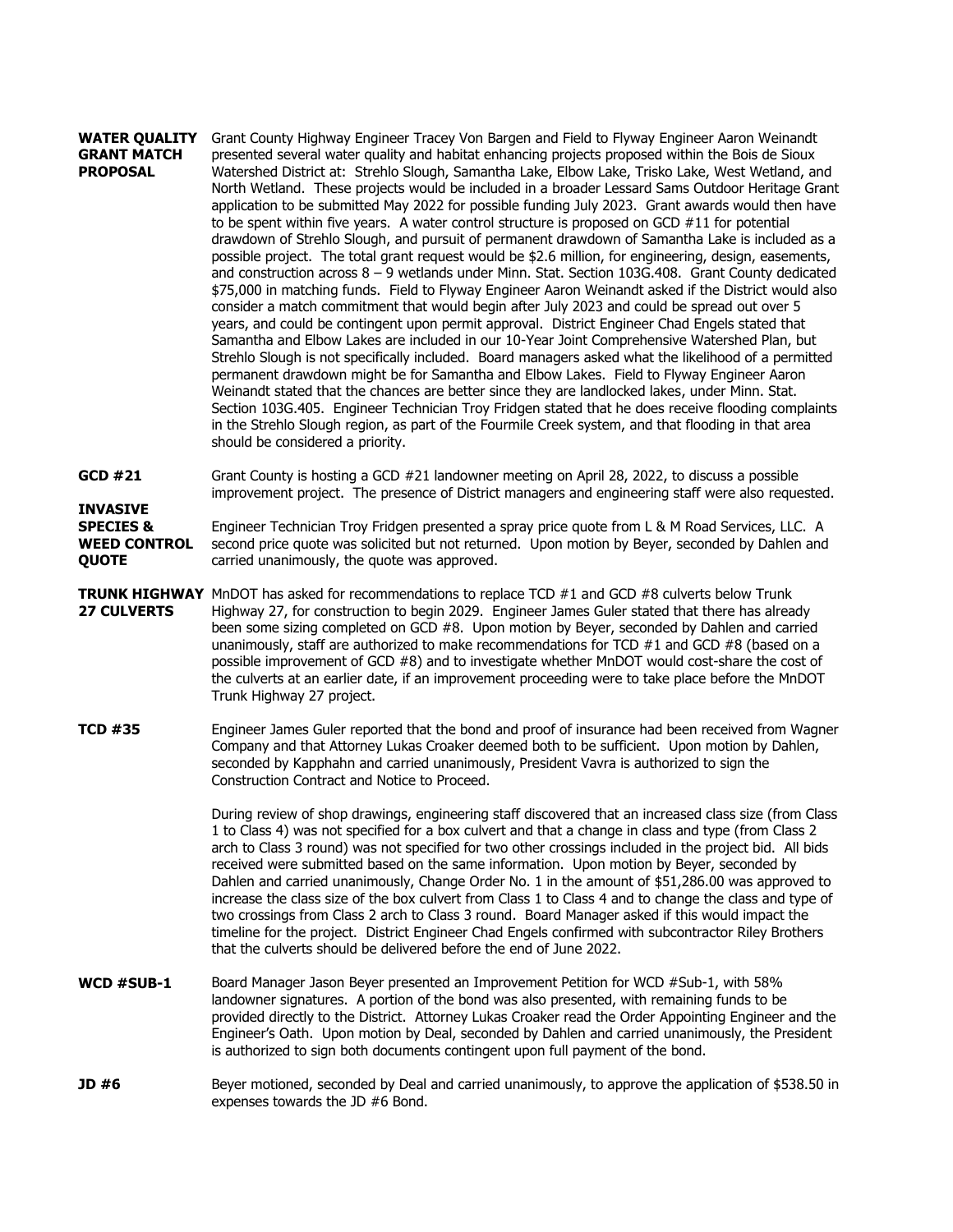- Engineering staff expect the Federal 404 and 408 permits to be issued at the end of April. Upon motion by Kapphahn, seconded by Dahlen and carried unanimously, staff are authorized to send the subsequent project reports to BWSR and DNR, as required by MN Statute, upon receipt of the federal permit notifications. **REDPATH IMPOUNDMENT**
- Upon motion by Kapphahn, seconded by Dahlen and carried unanimously, the \$1,000,000 Red River Water Management Board funding Advance Agreement for Redpath was approved. **RRWMB AGREEMENT**
- A meeting was held with landowners adjacent to Doran Creek to discuss a clean-out of a portion of the system that has collected up to 5' of silt, slow down the rate of future siltation, and to secure a permit that allows for some maintenance in the future. Landowners at the meeting expressed support for the project, but less support for permanent land easements. Project design and development have exhausted BdSWD's initial program funding, RRWMB base grant, and WBIF grant. Beyer made motion to transfer \$100,000 from the Construction Fund to the Doran Creek Fund to cover current and future development costs. The motion died for lack of a second. District Engineer Chad Engels stated that staff will present a project financing concept at the May board meeting. **DORAN CREEK**
- Engineering staff have identified some areas that need additional rock and riprap; the contractor will also need to conduct some dewatering activities in order to install the additional material. Office, legal, and engineering staff continue to work with the project landowner to finalize easement details. **LTWQIP NO. 1 PHASE #2**
- Engineering staff continue to work on design and funding details. **LTWQIP NO. 1 PHASE #3**
- Board Managers Vavra, Beyer, Brutlag, and Kapphahn met in April, and made the following recommendations for North Ottawa Project Team Members: **NORTH OTTAWA**

| 2 Board Managers       | Brutlag and Kapphahn. Alternates: Beyer and Vavra |
|------------------------|---------------------------------------------------|
| 2 Landowners           | Jordan Schneeberger and Dominic Blume             |
| 2 County Commissioners | Eric Klindt and Bill LaValley                     |
| 1 SWCD / BWSR          | Randy Larson                                      |

Board managers requested that Engineer Technician Troy Fridgen attend the North Ottawa Project Team Meetings, as the District staff person conducting operations and coordinating activities at the facility. Beyer motioned, seconded by Dahlen and carried unanimously, to approve the recommendations .

Dead birds have been found at the North Ottawa Impoundment. Engineer Technician Troy Fridgen notified the DNR and US Fish and Wildlife about the possibility of the influence of avian flu. All gates are open now, and farm cells have been flooded. Board Manager Kapphahn requested that gates be installed on the E-W road.

- Upon motion by Beyer, seconded by Dahlen and carried unanimously, board managers approved release of the Haying and Mowing Request for Bids for a three year term. **HAYING & MOWING**
- Upon motion by Dahlen, seconded by Beyer and carried unanimously, board managers approved the 2021 Annual Report. **2021 ANNUAL REPORT**
- Upon motion by Kapphahn, seconded by Dahlen and carried unanimously, board managers approved the 2022 Billable Rates. **2022 BILLABLE RATES**
- Upon motion by Dahlen, seconded by Kapphahn and carried unanimously, a one-year extension is granted to Stevens SWCD to use a \$5,000 payment already made to them for a cover crop program. **COVER CROP PROGRAM**

Three Watershed Based Implementation Fund grant reimbursements were included and approved in REIMBURSEMENTS<sup>the Claims of April 21, 2022: a \$11,197.24 payment to Grant SWCD for project development and</sup> technical assistance; \$13,672.00 to Traverse SWCD for cover crops/non-structural practices; \$6,024.30 to Traverse SWCD for project development. **WBIF GRANT**

Deal motioned, seconded by Beyer, to approve payment of MAWD dues in the amount of \$7,500. Motion carried, Wold nay. **MAWD DUES**